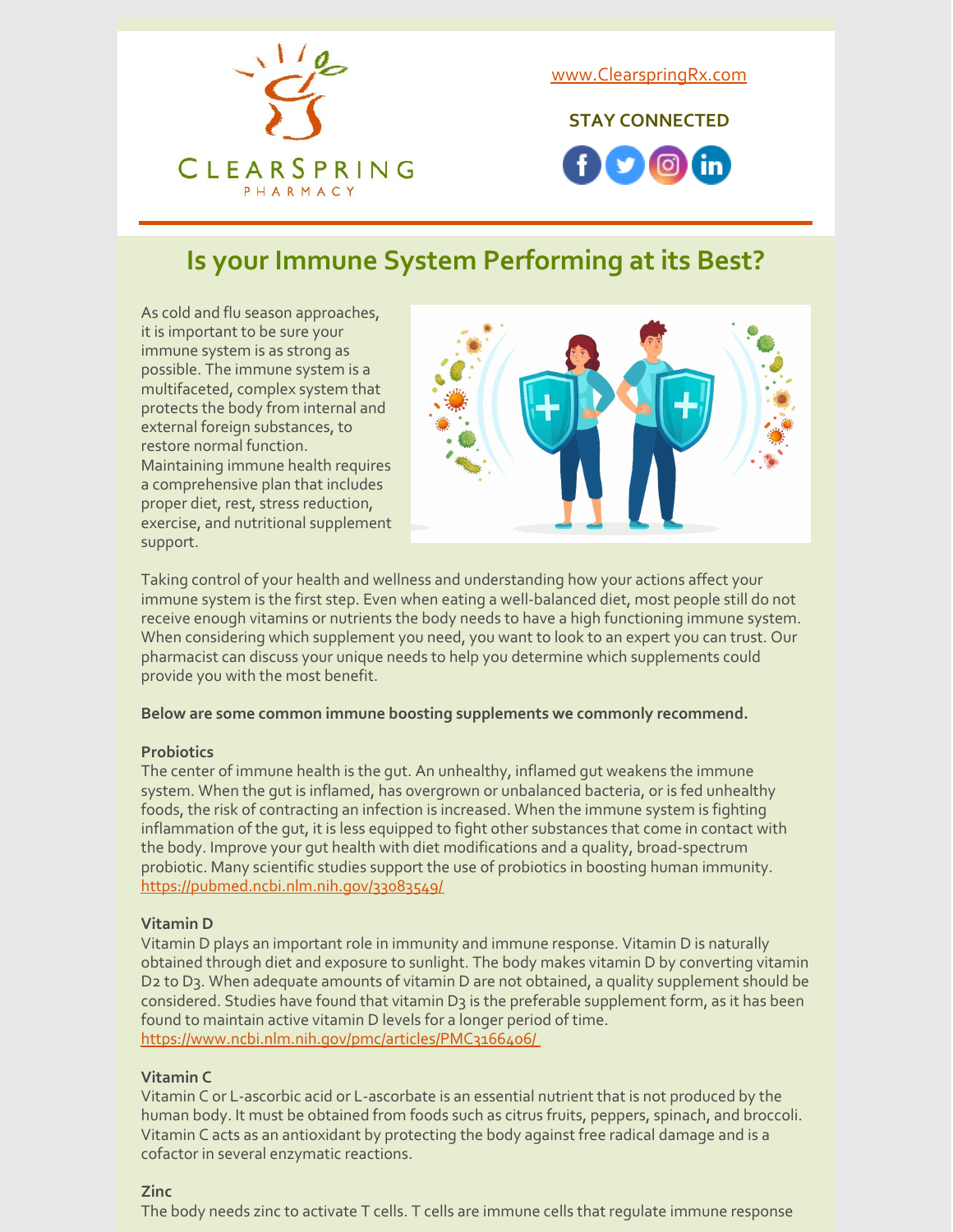and attack infected cells. Studies have shown zinc to reduce the severity of illness, decrease a virus's ability to replicate, and may help decrease the risk of lung infections. <https://pubmed.ncbi.nlm.nih.gov/32319538/>

### **Quercetin**

Quercetin can be found in vegetables, such as onions, broccoli, apples, berries, and grapes. It is a flavonoid with anti-inflammatory and antioxidant properties. Quercetin has been shown to support respiratory health, decrease allergy symptoms, and support the function of zinc in immunity.

<https://pubmed.ncbi.nlm.nih.gov/27187333/>

### **Melatonin**

Melatonin has been used by many to support healthy sleep habits. Studies have also found that melatonin is an immunostimulant with anti-inflammatory properties. Melatonin should only be taken at bedtime.

<https://pubmed.ncbi.nlm.nih.gov/23609496/>

*When considering supplements to maintain or boost immunity, discuss your full health profile with your medical practitioner and our pharmacist. Our pharmacist carefully selects the supplements we carry to ensure the highest quality is available to you and your family. Let us know how we can help!*

©Storey Marketing. All rights reserved.

## **Visit our website for the latest information about COVID-19 Testing and Vaccinations at ClearSpring Pharmacy.**

**[LEARN](https://clearspringrx.com/covid-19.php) MORE**

# **Have you been laid-off or furloughed due to COVID-19?**

If you are having trouble paying for your cash compounded prescriptions at this time, please speak to one of our professional staff members to find out how we can help you. We do not want you to discontinue or alter your medication regiment due to financial hardship. *We can help!*

Be sure to follow **[@ClearspringPharmacy](https://www.instagram.com/clearspringpharmacy/)** on Instagram to keep up with the latest happenings at the pharmacy and important health information!



## **Download our App**

ClearSpring mobileRx app allows you to refill prescriptions on your mobile device at your convenience. You can refill multiple prescriptions on a mobile device by entering your prescription numbers, scanning the barcode on the prescription bottles or using your Patient Profile.